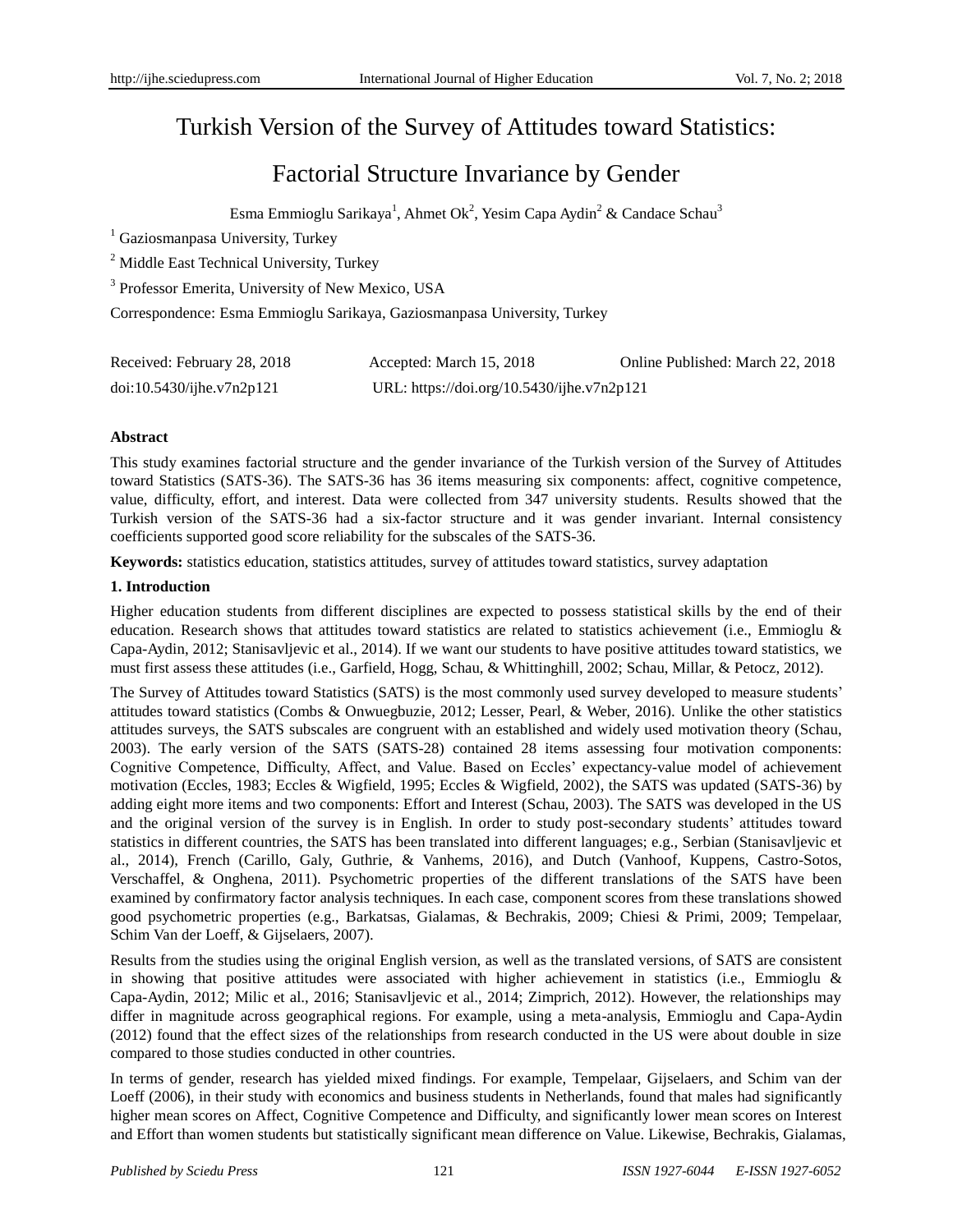and Barkatsas (2011), in their study with Greek social and political sciences students, and Chiesi and Primi (2015), in their study with Italian psychology students, found that males had significantly higher mean scores on Affect, Cognitive Competence and Difficulty but no statistically significant mean difference on Value. Collecting data from Industrial and Organizational psychology university students in South Africa, Coetzee and van der Merwe (2010) found that males had significantly higher mean scores on Affect than females, but no mean differences in other attitudes component scores. However, in their study with Malaysian students from the Faculty of Information Science and Technology, Hairulliza, Noraidah, Hazura, and Tengku (2011) found no statistically significant mean difference in statistics attitudes in terms of gender. Likewise, Hannigan, Hegarty, and McGrath (2014), collecting data from medical students in Ireland, and Milic et al. (2016), collecting data from medical students in Balkans, found that gender was not significantly associated with attitudes toward statistics. These variations in results suggest that discipline and country are important factors to consider in examining mean gender differences in students' attitudes toward statistics.

In order to explore mean gender and country differences, the same attitudes survey must be translated into the languages of these countries (Ramirez, Schau, & Emmioglu, 2012). The factorial structure and gender invariance of the translations then must be confirmed since mean score differences cannot be compared without them. In the current study, the SATS-36 was translated into Turkish and the resulting psychometric characteristics were examined to make cross-cultural comparisons with the international literature.

## **2. Method**

## *2.1 Measure and Translation*

The SATS-36 was designed to assess attitudes as a multidimensional construct. It includes 36 items assessing six components: Affect, Value, Cognitive Competence, Difficulty, Effort and Interest. It has a Likert-type seven-point response scale. Scores higher than the neutral value of "4 = neither disagree nor agree" correspond to positive attitudes in each component. The SATS-36 is available in pre-and-post versions; these versions are identical except for grammatical tense.

The translation of the survey to Turkish was done by using a back-translation method. Five experts, who are fluent in both languages, translated the survey from English to Turkish; three different people, without knowledge of the original SATS-36, then translated the Turkish form of the SATS-36 back to English. The original SATS-36 and the back translated SATS-36 were compared and strong consistency (around 90%) was found between the back translated SATS-36 and original SATS-36.

## *2.2 Participant Characteristics*

The data were collected from 347 students (59% female;  $M_{\text{age}} = 23$ ,  $SD_{\text{age}} = 2.29$ ) studying at a prestigious university in Turkey. The students were majoring in a variety of fields: economics  $(n=108)$ , engineering  $(n=70)$ , education  $(n=69)$ , psychology  $(n=44)$ , business administration  $(n=31)$ , and applied mathematics  $(n=23)$ .

## *2.3 Data Collection Procedure*

Prior to the data collection, research approval was obtained from the Human Subjects Ethics Committee of the university. The SATS-36 was administered during regular classroom hours by the first author to the volunteer students. Students generally spent 15 to 20 minutes responding to the survey.

## *2.4 Data Analysis*

Confirmatory factor analysis (CFA) was used to test the hypothesized six-factor structure. Prior to the main analyses, negatively worded items were reversed so that higher scores indicated more positive attitudes. This point is especially important for the interpretation of the "difficulty" component since higher scores on this component represent "lack of difficulty". For the other five components, higher scores represent positive attitudes toward statistics.

The data were examined for potential outliers using z-scores. Sixteen cases exceeded 3 standard deviations from the mean of that component. In order to investigate the influence of the outliers, analyses were done with and without these sixteen cases. Since there was no change in the results of the analyses, the complete data set, without eliminating the outliers, was used throughout the study.

Missing data were missing completely at random, Little's MCAR  $\chi^2 = 14.93$ ,  $df = 13$ ,  $p = 31$ . As the software used in the study, Mplus, required all missing values to be filled (Muthen & Muthen, 2007), missing data were imputed using maximum likelihood of estimation (Kline, 2005).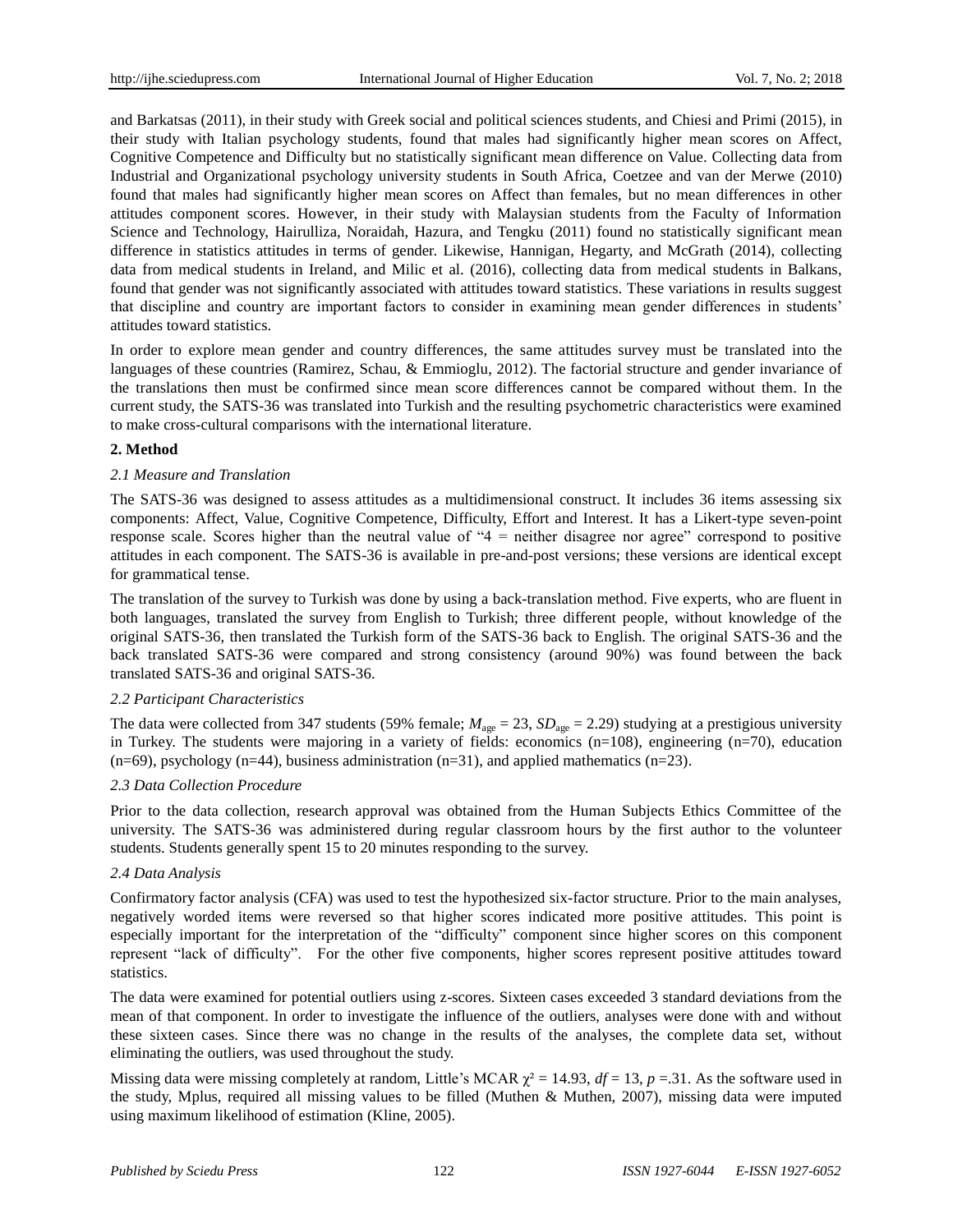As is common in psychometric analyses of SATS-36 data, an item parceling approach was used (e.g., Bandalos, 2008; Chien, 2015). The items were assigned to the specific items parcels based on an earlier study (Tempelaar et al., 2007). This item parceling procedure, when possible, was based on balancing positively and negatively worded items and skewness and kurtosis values within the parcels. Items in each subscale were divided into three item parcels. Item parceling is defined as "averaging item scores from two or more items from the same scale to use in place of the item scores in a Structural Equation Modeling (SEM) analysis" (Bandalos, 2008, p.212).

The univariate and multivariate distributions of the parcels were examined. Quantile by quantile plots indicated that the small departures from univariate normality were acceptable. All bivariate scatter plots showed that parcels were linearly related and normally distributed. Skewness and kurtosis values were between -.03 to 3.87 indicating that the item parcel distributions were univariately normal (Kline, 2011). Mardia's test, which is based on the functions of skewness and kurtosis, revealed a significant *p* value and indicated multivariate non-normality. Since the multivariate normality assumption was not met, maximum likelihood estimation with robust standard errors (MLR) was used as the estimation method in Mplus software.

## **3. Results**

## *3.1 Confirmatory Factor Analysis*

Item parcels were allowed to load only on their hypothesized factor. Factors were allowed to intercorrelate. Parcel errors were not allowed to covary. The CFA yielded a statistically significant chi square value,  $\gamma^2(120) = 286.95$ ,  $p$ <.05. Because  $\chi^2$  values are sensitive to the size of the correlations and to sample size, the values of multiple model fit indices were examined (Tabachnick & Fidell, 2013). The CFI value was .95, RMSEA was .06 (90% CI = .05-.07), and SRMS was .07, indicating good fit of the model to the data (Kline, 2011; Tabachnick & Fidell, 2013).

The standardized estimates of the factor loadings indicated that the item parcels loaded on their hypothesized factors. They were large (.43 to .90) and statistically significant. The pattern found among the estimated factor correlations showed the same pattern commonly found in previous research (e.g., Stanisavljevic et al., 2014; Vanhoof et al., 2011 and references therein). All factor pairs, with the exception of difficulty and effort  $(r = -0.09)$ , were statistically significantly and positively related, ranging from .26 to .92 (Figure 1).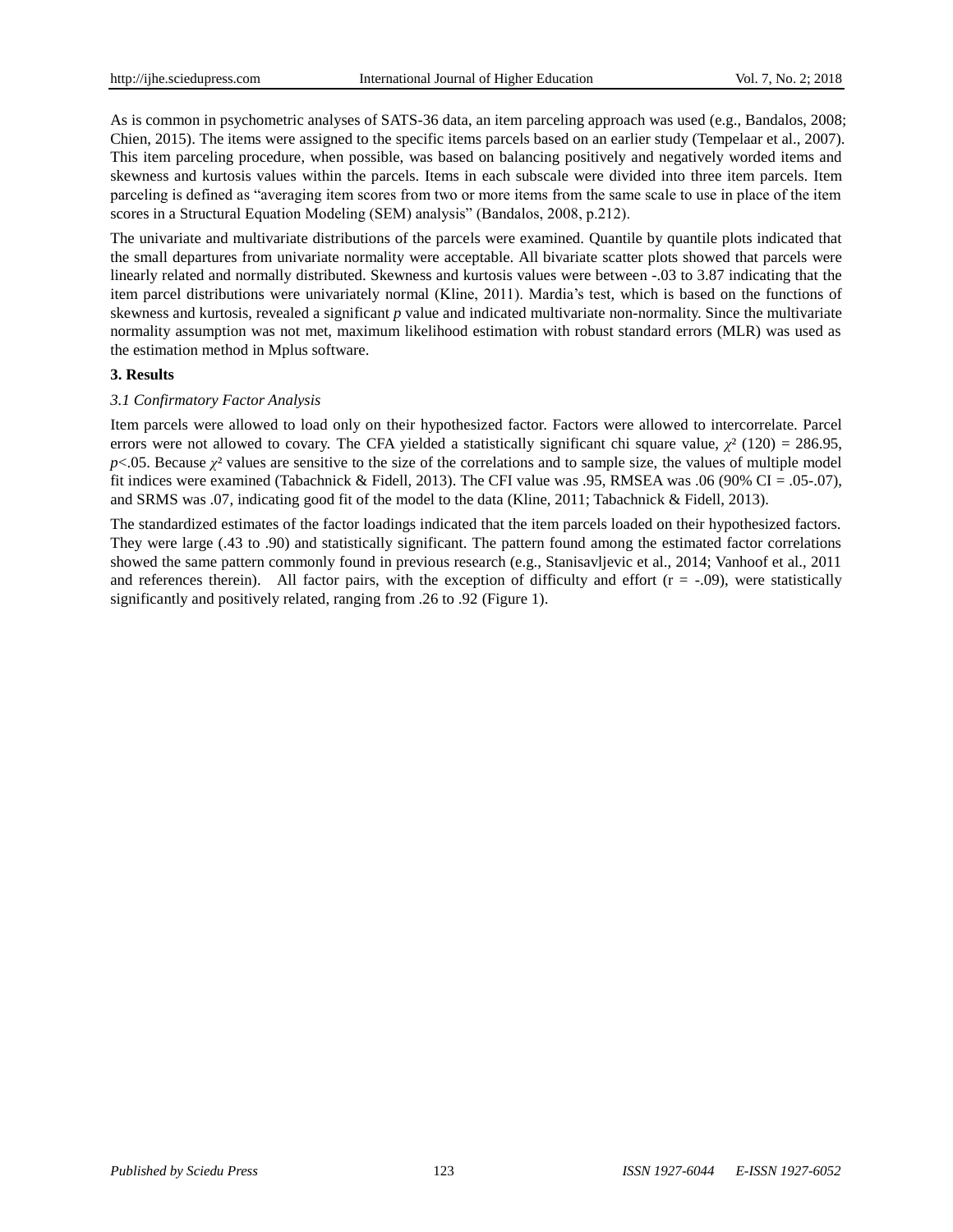

Figure 1. The standardized estimates of the factor loadings and correlations

Description: \**p*<.05, D1-D3: Difficulty item parcels; C1-C3: Cognitive Competence item parcels; E1-E3: Effort item parcels; I1-I3: Interest item parcels; A1-A3: Affect item parcels; V1-V3: Value item parcels

#### *3.2 Model Invariance across Gender*

A multi-group CFA was performed to investigate the measurement and structural invariance properties of the Turkish SATS-36 across gender. First, configural invariance was tested by examining the fit of the baseline model. The baseline model is the least restrictive model with all parameters freely estimated. Second, metric invariance was tested by holding factor loadings equal for male and female students. Third, scalar invariance was tested by investigating the invariance of factor loadings plus intercepts. Fourth, the equality of the factor loadings and intercepts plus factor variances and covariances for males and females were examined.

To determine the best fitting model, each model's results were sequentially compared to the increasingly more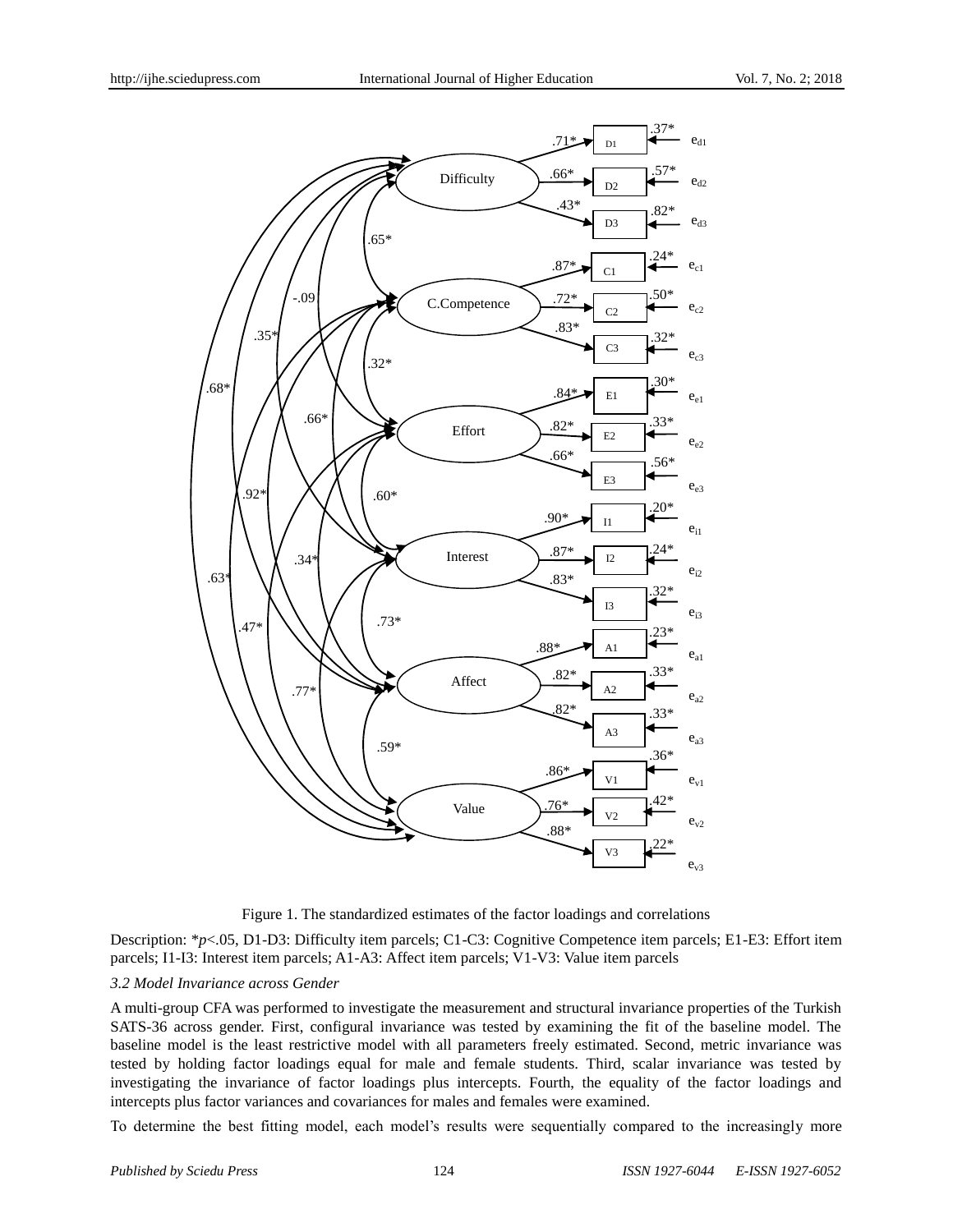constrained one. As the parcels taken together did not meet the assumption of multivariate normality, the Satorra-Bentler scaled chi-square difference (TRd) test was used with the usual normal-theory chi-square statistic divided by a scaling correction to better approximate the chi-square distribution under non-normal conditions (Muthen and Muthen, 2005). As Table 2 shows, none of the TRd values was statistically significant. These findings demonstrate that the SATS-36 is invariant across gender in terms of factor loadings, intercepts, and factor variances and covariances.

| Table 2. Goodness-of-fit statistics for tests of invariance across gender |  |
|---------------------------------------------------------------------------|--|
|---------------------------------------------------------------------------|--|

| Model <sup>a</sup> | $\gamma^2$ |  | $df \gamma^2/df$ CFI AIC RMSEA SRMR TRd            |                 |       |    | $\Delta df$ p(TRd) |
|--------------------|------------|--|----------------------------------------------------|-----------------|-------|----|--------------------|
| <b>Baseline</b>    |            |  | 614.80* 240 2.56 .89 16579.67 .10                  |                 |       |    |                    |
|                    |            |  | 653.36* 252 2.59 .88 16594.23 .10 .11 10.76 12 .55 |                 |       |    |                    |
|                    |            |  | 665.67* 264 2.52 .88 16654.54 .10                  | $\overline{11}$ | 9.71  | 12 | .64                |
| $\mathcal{R}$      |            |  | 693.00* 285 2.43 .88 16639.87 .10                  | .12             | 24.34 | 21 | .28                |

Description: **<sup>a</sup>** 1: metric invariance model, 2: scalar invariance model, 3: invariance model, \**p*<.05

## *3.3 Internal Consistency*

Factor internal consistency estimates were assessed using Cronbach alpha coefficients calculated from responses to the individual items contained within each factor: Interest=.90, Value=.85, Affect=.85, Cognitive Competence=.82, Effort=.81, Difficulty=.69. Difficulty had adequately reliable scores. Except for the difficulty subscale, all subscales had very good to excellent score reliabilities (Kline, 2011).

## *3.4 Descriptive Statistics*

Mean values of the SATS-36 components represented neutral or positive attitudes as the mean scores were higher than the neutral value of 4. Students reported that statistics is a difficult subject (*M*=3.55, *SD*= .92) but they somewhat like statistics ( $M=4.64$ ,  $SD= 1.33$ ), they feel competent in statistics ( $M=5.33$ ,  $SD= 1.11$ ), they value statistics  $(M=5.19, SD=1.08)$ , they are somewhat interested in statistics  $(M=4.52, SD=1.53)$ , and they put a great deal of effort into learning statistics (*M*=5.75, *SD*= 1.02). We did not find statistically significant difference between male (*n*=125) and female (*n*=206) students' mean scores of the SATS-36 components: Affect (males: *M*=4.74, *SD*= 1.25; females: *M*=4.55, *SD*=1.35), Cognititive Competence (males: *M*=5.43, *SD*= .99; females: *M*=5.25, *SD*=1.17), Value (males: *M*=5.15, *SD*= 1.07; females: *M*=5.20, *SD*=1.10), Difficulty (males: *M*=3.64, *SD*= .88; females: *M*=3.48, *SD*=.94), Interest (males: *M*=4.57, *SD*= 1.43; females: *M*=4.45, *SD*=1.58), Effort (males: *M*=5.73, *SD*= 1.00; females: *M*=5.72, *SD*=1.05).

## **4. Discussion**

In this study, the six-factor structure of the Turkish version of the SATS-36 demonstrated a very good fit to the data. All of the item parcels loaded strongly and statistically significantly on each hypothesized factor. The Turkish version of the SATS-36 was gender invariant in terms of factor loadings, intercepts, and factor variances/covariances. Additionally, internal consistency coefficients supported the score reliability of each component score.

Cross-cultural studies are important for understanding students' attitudes toward statistics and the factors related to them. Cross country comparisons are only possible when the same data collection instruments are used. In our study of the Turkish SATS-36, we found consistent results with previous studies done in other countries examining the six-factor structure, factor loadings, factor correlations, and Cronbach alpha internal consistencies of the SATS (e.g., Hannigan, Hegarty, & McGrath 2014; Ratanaolarn, 2016; Stanisavljevic et al., 2014; Vanhoof et al., 2011; Tempelaar et al., 2007). Although the SATS is the most commonly used statistics attitudes instrument, gender invariance of the SATS (the stability of the SATS constructs across females and males) has been examined in only a limited number of studies. Consistent with our results, these studies supported factorial structure invariance by gender (i.e., Bechrakis et al. 2011, Carillo, Galy, Guthrie, & Vanhems, 2016). By confirming the factorial structure and gender invariance of the SATS, these studies allow researchers to compare their results with those from the international literature and to confidently use the SATS for comparing male and female students' attitudes toward statistics.

Our component mean findings also were consistent with previous findings from earlier studies. For example, as we found, students from the Netherlands (Tempelaar et al., 2007), the US (Gundlach, Richards, Nelson, & Levesque-Bristol, 2015), Ireland (Hannigan, Hegarty, & McGrath, 2014), and Serbia (Stanisavljevic et al., 2014), reported that students view statistics as a difficult subject but that they like statistics, they feel competent in statistics, they value and are interested in statistics, and they put effort into learning statistics. In the current study, we did not find statistically signifant difference between male and female students' attitudes toward statistics. This finding was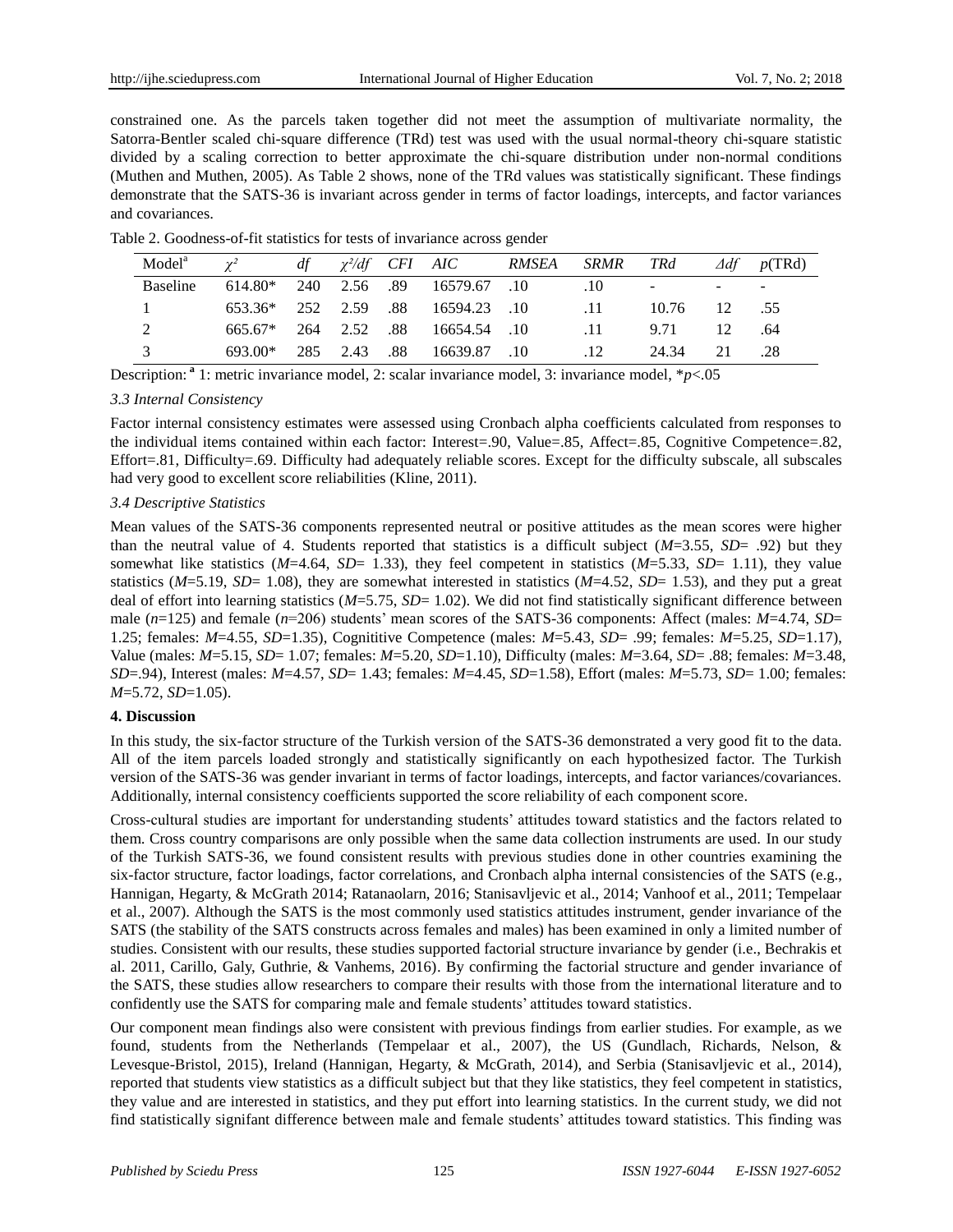not suprising as the current literature reported mixed findings on mean differences between male and female students' statistics attitudes. More studies are needed to understand why mean gender differences do and do not exist. However, when there are significant mean gender differences, overall females tend to have more negative attitudes toward statistics. Chiesi and Primi (2015) argued that gender differences in statistics attitudes may occur more frequently in the disciplines/classes where there are more male students; they suggested that an imbalance with males in the majority may create a potentially threatening environment for females that causes females to underestimate their own competence and to have other more negative attitudes toward statistics. They also argued that gender differences in attitudes toward statistics may result from students' differential high school experiences with quantitative subjects. Whatever the reasons, we recommend that instructors examine their students' attitudes toward statistics during their courses, be aware that female students could have more negative attitudes toward statistics, and create a learning environment that reinforces students' positive attitudes toward statistics.

The present study shows that the Turkish version of the SATS-36 is a consistent form of the original version of the SATS-36 and scores from it exhibit good psychometric properties. The six-component factor structure mirrors that of the original SATS-36. The factor structure also is stable across females and males, and component item data are internally consistent. These findings enable researchers to compare their Turkish results with those found in the literature and to ensure that the Turkish version of SATS-36 measures students' attitudes toward statistics.

#### **Acknowledgements**

The first author acknowledges that this research is an extension of her unpublished PhD dissertation.

## **References**

- Bandalos, D. L. (2008). Is parceling really necessary? A comparison of results from item parceling and categorical variable methodology. *Structural Equation Modeling-A Multidisciplinary Journal, 15*(2), 211-240. https://doi.org/10.1080/10705510801922340
- Barkatsas, A., Gialamas, V., & Bechrakis, T. (2009, September). Investigating the factorial structure and the construct validity of the Survey of Attitudes Toward Statistics (SATS): A European University Study, Paper presented at the *European Conference on Educational Research*, Vienna, Austria.
- Bechrakis, T., Gialamas, V., & Barkatsas, A. (2011). Survey of attitudes toward statistics (SATS): An investigation of its construct validity and its factor invariance by gender, *International Journal of Theoretical Educational Practice*, *1*(1), 1-15.
- Carillo, K., Galy, N., Guthrie, C., Vanhems, A. (2016). "J'aime pas les stats!" Mesure et analyse de l'attitude a l'egard du cours de statistique dans une ecole de management ["I hate statistics!" The measure and analysis of attitudes towards statistics in a management school]. *Statistique et Enseignement, 7*(1), 3-31.
- Chien, W.C. (2015). Application of item parceling in structural equation modeling: a correlational study of undergraduate students' academic behavior, employability, and employment performance. *International Journal of Intelligent Technologies and Applied Statistics, 8*(1), 29-44.
- Chiesi, F., & Primi, C. (2009). Assessing statistics attitudes among college students: Psychometric properties of the Italian version of the Survey of Attitudes toward Statistics (SATS). *Learning and Individual Differences. 19*(2009), 309-313.<https://doi.org/10.1016/j.lindif.2008.10.008>
- Chiesi, F., & Primi, C. (2015, February). Gender diffeerences in attitudes toward statistics: Is there a case for a confidence gap? Paper presented at the *Ninth Congress of the European Society for Research in Mathematics Education*, Prague, Czech Republic.
- Combs, J.P., & Onwuegbuzie A.J. (2012). Relationships among Attitudes, Coping Strategies, and Achievement in Doctoral-Level Statistics Courses: A Mixed Research Study. *International Journal of Doctoral Studies, 7*(23), 349-375,<https://doi.org/10.28945/1742>
- Coetzee, S., & van der Merwe, P. (2010). Industrial psychology students' attitudes towards statistics. *SA Journal of Industrial Psychology, 36*(1), 1-8. https://doi.org/10.4102/sajip.v36i1.843
- Eccles, J. S. (1983). Expectancies, values, and academic behaviors. In J. T. Spence (Ed.), *Achievement and achievement motives: Psychological and sociological approaches* (pp. 75-145). San Francisco: W. H. Freeman and Company.
- Eccles, J. S., & Wigfield, A. (1995). In the mind of the actor: The structure of adolescents' achievement task values and expectancy-related beliefs. *Personality and Social Psychology Bulletin, 21*(3), 215-225. https://doi.org/10.1177/0146167295213003
- Eccles, J. S., & Wigfield, A. (2002). Motivational beliefs, values, and goals. *Annual Review of Psychology 53* (1),